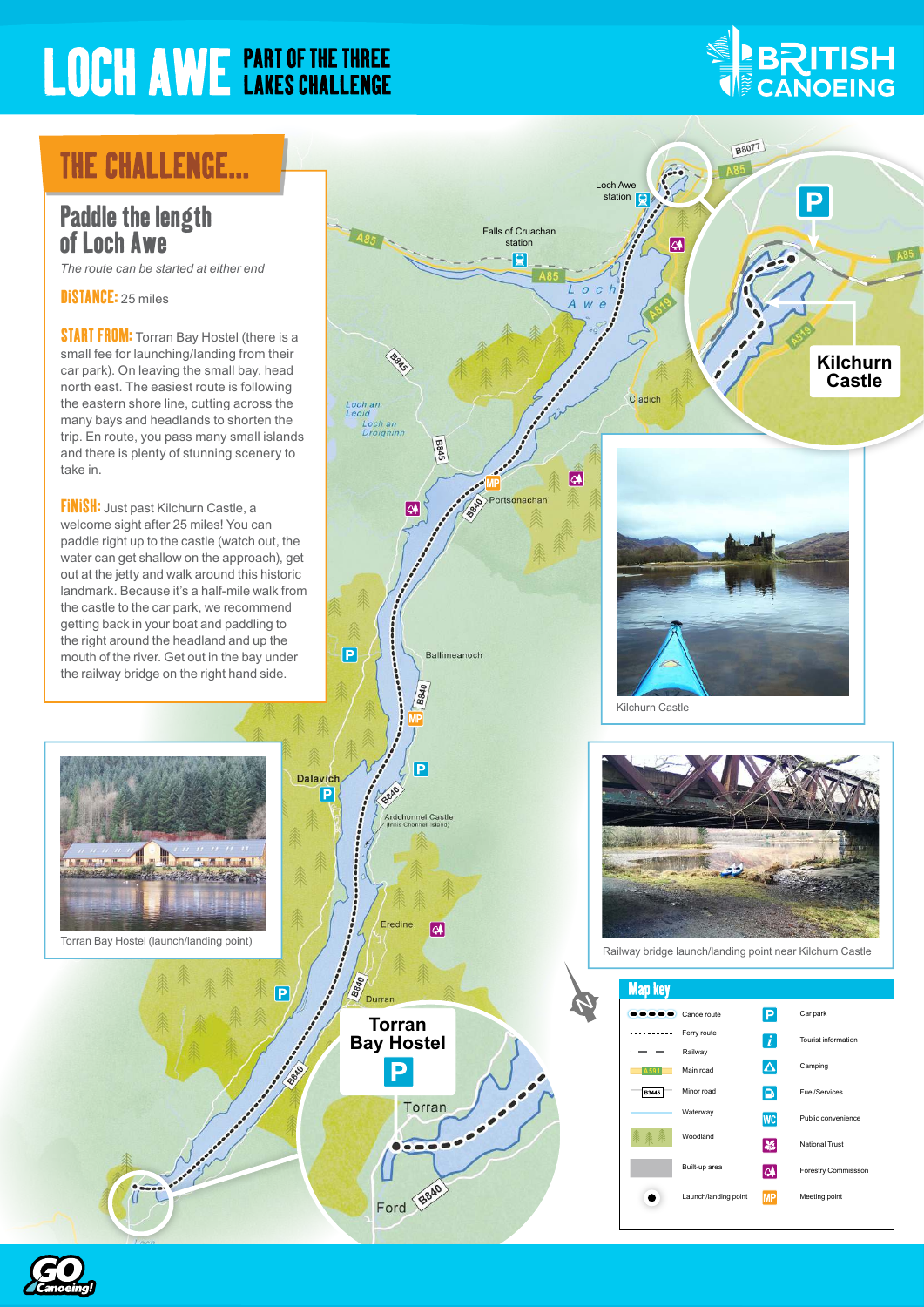

#### THE CHALLENGE: Paddle the length of Loch Awe.

Distance: 25 Miles Time: 4-9 hours (approx)

#### OVERVIEW:

This is our most difficult challenge route that will test your endurance and skills to the limits, but is a real gem if you are the sort of person who enjoys escaping on an adventure. Loch Awe is the longest freshwater loch in Scotland. Located in the Argyll and Bute region of West Scotland, its shoreline stretches to within a few miles of the sea. In our opinion Loch Awe is a contender as one of the most spectacular lochs to paddle, due to its rugged remoteness and stunning surrounding landscape.

The shores are fringed with conifer forests and the northern horizon is dominated by the Ben Cruachan mountain range. Wildlife in the area is legendary and if you are lucky you may spot deer, otters, golden eagles or ospreys from the water. Have we mentioned there are also castles you can paddle up to and explore? The sights from the water on this challenge are hard to beat, and it's not until you are out in the middle of this vast loch that you will truly appreciate its scale and beauty.

With careful, sensible planning and ensuring you follow safety guidance this is truly an awesome challenge to take on and an amazing area to visit. Good luck and make sure you read all of the information below before embarking on your adventure!

**Please Note:** The distances for our challenge routes are rounded up to the nearest mile. The distance you cover on the water will vary depending on the exact course your journey takes. The time to complete the challenges will depend on a number of factors including fitness levels, ability, stopping times and craft used. We have calculated the guidance times by assuming a leisurely pace in a recreational craft may travel at around 3mph and a fast pace in a racing craft may travel around 7mph.

#### ABOUT LOCH AWE:

Loch Awe is the most testing of the challenge routes, not only because of the length of the route, but also due to its remote surroundings, lack of local amenities and potentially harsh environment.

The loch is very deep and is reported as the coldest of all Scottish lochs, particularly during the winter and spring as it is fed by snow melt water. On a map it looks narrow but don't be deceived, this is an optical illusion due to the sheer length of the loch. On average it is about one kilometre wide, and at the north of the loch it opens up into a vast exposed stretch of water.

The wind and weather can change quickly in this area, so it is particularly important to be aware of weather forecasts before setting off. On still days, the water can be like glass with the only ripples coming from the movement of your boat or local wildlife. But on windy days, like all stretches of open water, it can get very rough.

The loch has several small islands; one in particular to look out for is Innis Chonnell which contains the ruins of Ardchonnel Castle. The castle dates back to the 11<sup>th</sup> Century and belonged to the chief of Clan Campbell. It is said that the saying "It's a far cry to Lochow" came from here, since they often launched attacks from this island.

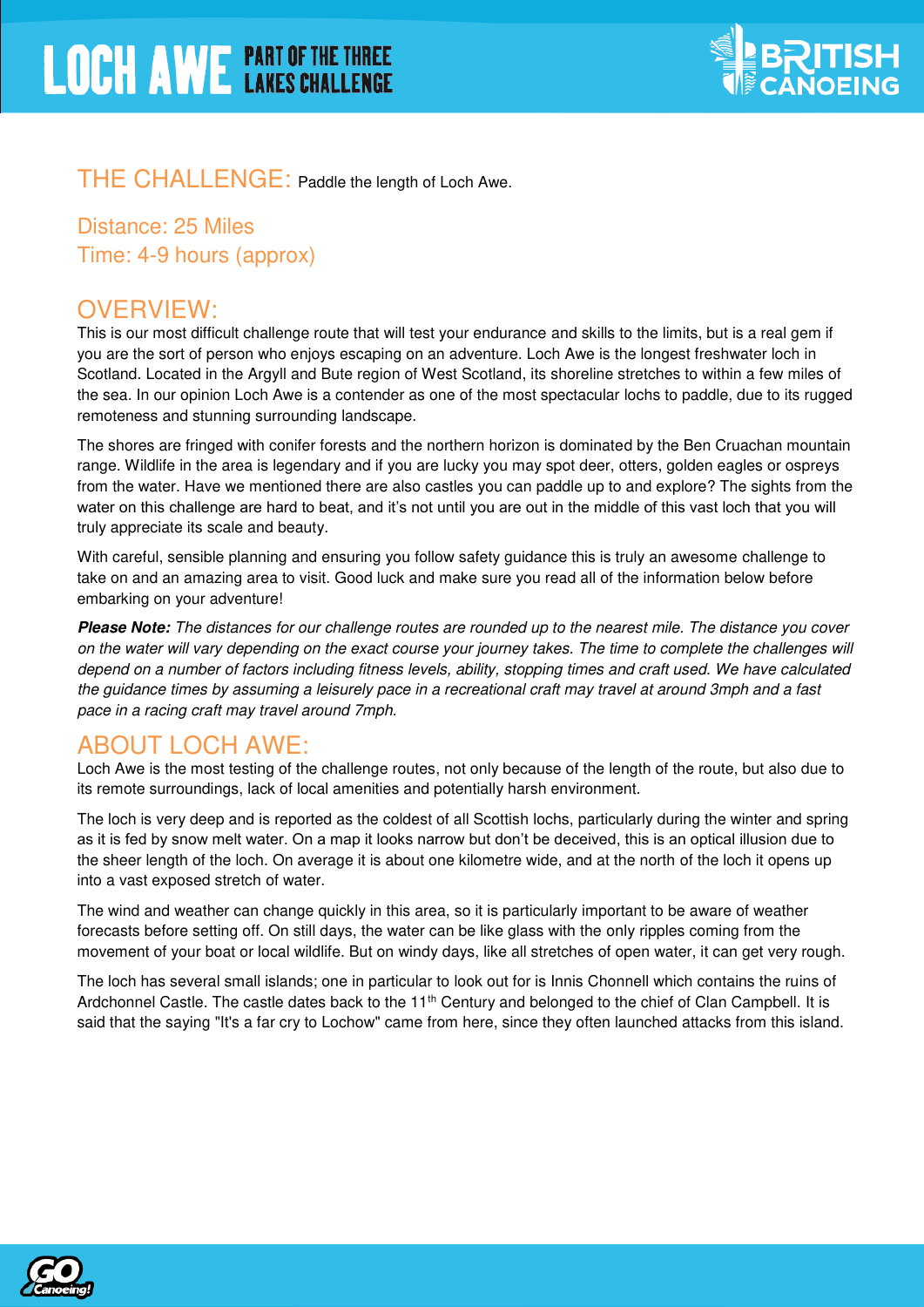

## ROUTE DETAILS:

The Challenge Route can be completed in either direction, however the following is written starting at Torran Bay Hostel and finishing just past Kilchurn Castle. We recommend finishing at Kilchurn Castle as it provides a fabulous ending and a beautiful back drop for completion of the 25 miles. However, it is advisable to take into account the wind direction when choosing which direction to travel.

#### **Start/ Finish locations**

**Torran Bay Hostel**  Torran Ford Lochgilphead Argyll, PA31 8RH Grid reference: NM 87555 04584 [www.torran-bay.co.uk](http://www.torran-bay.co.uk/) 

#### **Kilchurn Castle**

Lochawe Dalmally Argyll and Bute, PA33 1AF Grid reference: NN 13871 27967 [www.historic-scotland.gov.uk](http://www.historic-scotland.gov.uk/)

The car park at Kilchurn Castle can be difficult to spot from the road. There are no signs and it can easily be mistaken as a driveway. To help identify it, there are small white posts either side of the entrance. Please note that it is a basic parking place with no amenities.

#### ROUTE DESCRIPTION:

Start from Torran Bay Hostel car park at the southern end of the Loch. The hostel will charge a small fee for launching from their car park, which is payable at reception. Although there is a charge the owner of the hostel is very friendly, accommodating and welcoming to paddlers.

On leaving the small bay in front of the hostel, paddle north east. The easiest route is following the eastern shore line, cutting across the many bays and headlands to shorten the trip (weather permitting). En route you'll pass many small islands and plenty of stunning scenery.

Approximately eight and half miles into the route (depending on the exact route you take), you will see Innes Chonnell Island. It is the last of a set of four islands located just off the east side of the loch. Although most of the ruins are now covered in heather, you should still be able to see the top and outline of the ruins from the water.

You are allowed to land at Innis Chonnell and explore if you would like to.

After passing Innes Chonnell Island stay on the eastern shoreline as it bends gradually round to the left. If the water is still and you have a slight tail wind then taking the most direct route cutting across sections of the loch that bend in the central section would be the most advantageous. However, if the wind is against you or the loch is rough, then it may be better to paddle closer to the shoreline to shelter from the wind.

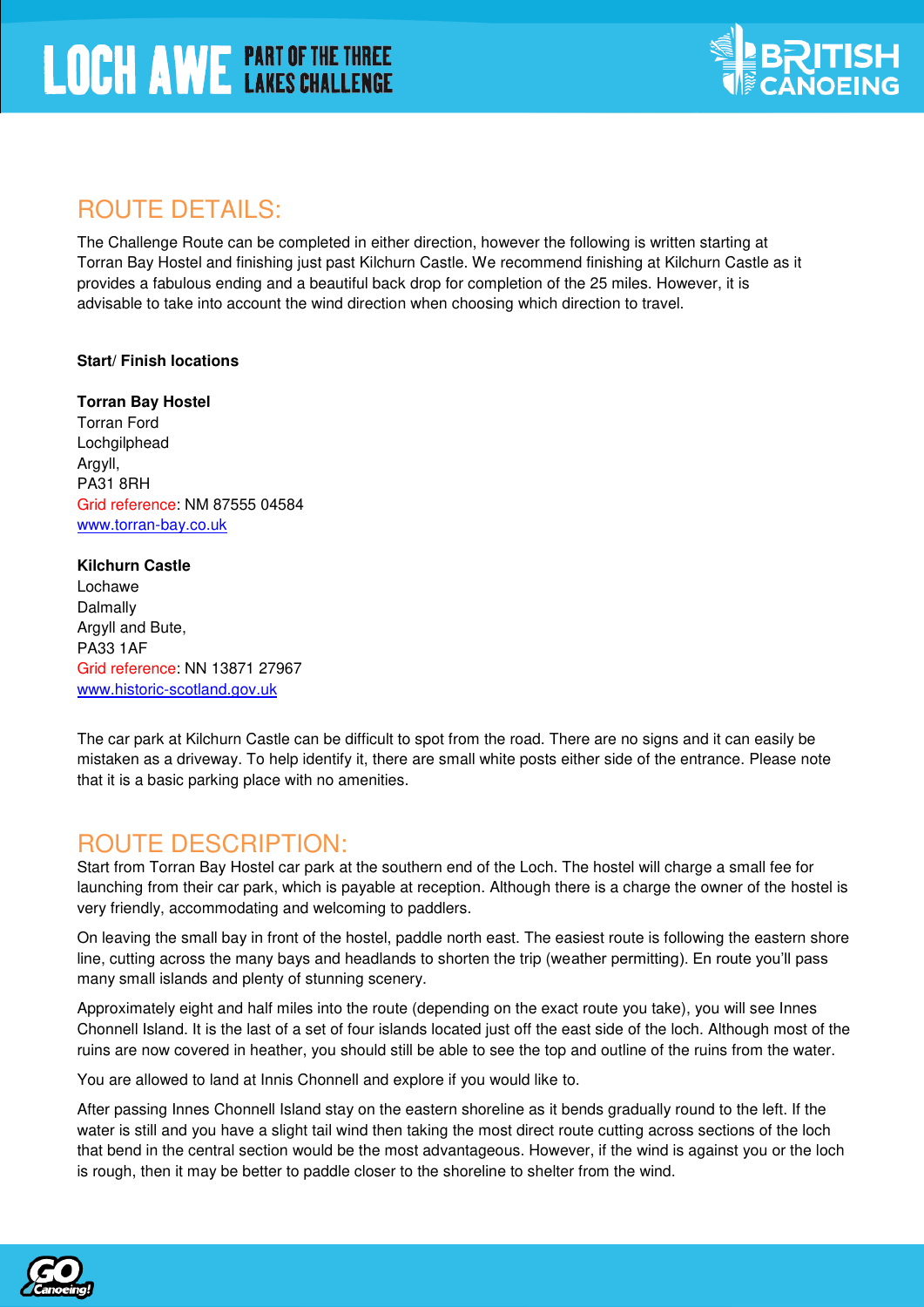

As you start to approach the northern section of the loch, it slowly starts to widen and a large cluster of islands will appear on the horizon. Head towards this first set of islands and pass on the best side to gain any shelter from the wind. From here it is about 3 miles to the end of the loch and a smaller cluster of islands will be in sight. This section is by far the widest and most open section of the loch. Keep heading north east towards this final set of islands and towards the end of the loch. Once you have passed the islands the loch will start to narrow again and take you into the final stretch of your journey.

As you near the end, the spectacular and welcome sight of Kilchurn Castle will start to come into view. Head towards the castle, where you will see a long landing jetty positioned to the right of the castle. You can choose to get out here and walk around the castle grounds, taking in the sights, before heading back to the car park. The section of water directly in front of the castle can be very shallow in places, so please take care when approaching and ensure that it is deep enough to navigate.

It is possible to walk from the castle to the car park; however this is approximately a  $\frac{1}{2}$  mile walk. We therefore recommend getting back in your boat at the jetty and paddling around the headland, up the mouth of the River Orchy, towards the railway bridge. Get out in a bay on the right hand bank just under the railway bridge and follow a subtle trodden path, back to the car park (approx. 150m).

We hope you enjoy the unique experience of paddling beautiful Loch Awe!

## PLANNING AND SAFETY ADVICE:

**It is important to consider all aspects of the challenge when planning your trip; from choosing the appropriate equipment, logistics and itinerary to your support crew, fellow paddlers, nutritional and hydration requirements.** 

Firstly, you must be confident of your canoeing ability and experience. Make sure this challenge route is the right one for you. It should be challenging yet achievable without putting yourself or others at unnecessary risk. We wouldn't recommend inexperienced paddlers taking on this challenge without the support and guidance from competent and experienced paddlers.

When planning what type of craft to complete the challenge in, you need to ensure it is suitable for the environment and conditions you will encounter, bearing in mind weather conditions can change quickly and without warning. Due to Loch Awe being so vast it is very exposed and prone to getting rough when it's windy. It is important that you feel confident in your boat in choppy/wavy conditions. If you are a racing paddler, who usually paddles a K1 we would suggest looking at a slightly more stable and higher volume boat and have a pump onboard, potentially even using a sea kayak if conditions are rough. Paddling on such a large lake can present very different conditions to a river or canal. We recommend that you have some experience of paddling your chosen craft on open water before undertaking the challenge.

If doing this challenge as part of the Three Lakes Challenge bear in mind that tiredness can affect your stability levels, as the challenge goes on you will become more tired and will get an advantage from feeling comfortable in a boat that has greater stability, particularly if weather conditions are windy. When navigating the lake we advise you stay close to the shore line, so that if you do get into difficulty you aren't far from the bank. However be aware that in places it is shallow near the lochs shores. Paddle sensibly according to the conditions you experience.

Having a support crew is advisable for this challenge, particularly if you are attempting to complete Loch Awe as part of the Three Lakes Challenge. You should schedule a number of stops in order to have breaks to refuel and rehydrate. This would also give you the opportunity to have a quick stretch of your legs, see some friendly faces and make a change of clothes if needed. Some potential meeting points for your support crew are marked on the map with an 'MP' symbol.

When planning your itinerary, consider staying in the area for a few days, perhaps combining it with a holiday. As it is such a beautiful place this wouldn't be too much of a hardship! Then, if weather or water conditions are bad on the day/ days you planned to complete the challenge, you have the option to postpone your paddle without missing out on the opportunity altogether or putting yourself at unnecessary risk.

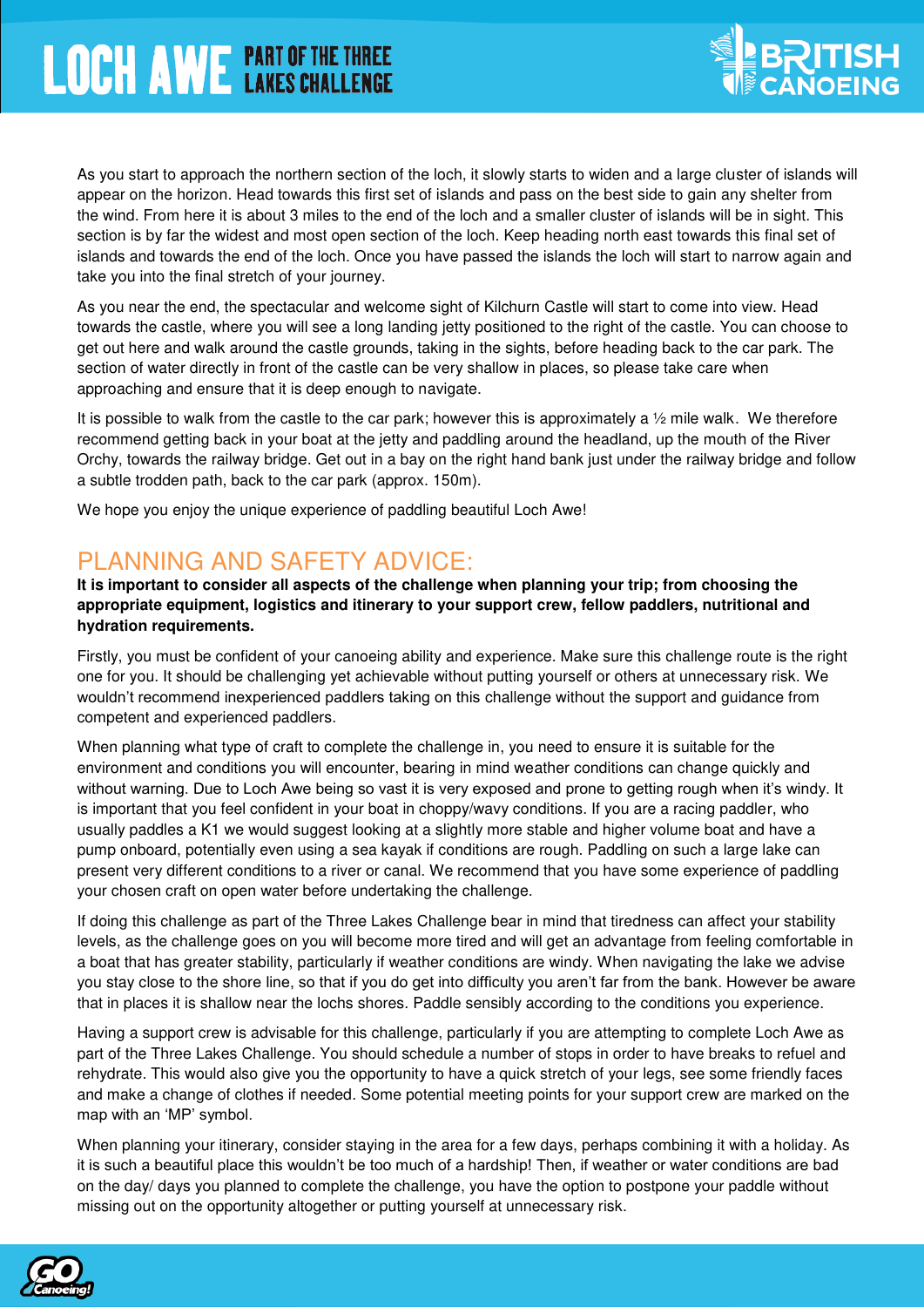

It is useful for your support crew to have some binoculars so they can spot you in the distance and keep track of your progress.

If you plan on completing the challenge in a more leisurely style, you may wish to consider a slight detour to the small village of Dalavich which sits on the west side of the loch. It does add a little extra distance on to the route, but it could provide the opportunity for a comfort break, a cup of tea, or even overnight accommodation allowing you to complete the trip over two days. This is the only village along the shore of the loch that offers local amenities all in one location including a shop, cafe (including a toilet) and places to stay.

There are limited local amenities and public transport near the loch itself, so it is best to ensure you have bought supplies en route and filled the car with plenty of fuel. It is also worth noting that phone reception is not very good in the area. (In many places you may not be able to get signal at all). Due to this we would recommend that VHF radios would be a good alternative to carry between the support crew and paddlers on the water. There is limited radio signal whilst driving, so it is advisable to take a good supply of CDs, a good book or connections to portable media players in the car to keep the support crew entertained!

At certain times of the year there are a huge amount of midges around Loch Awe. They do bite any exposed skin and are very irritating due to the sheer number of them. Ensure that you take some insect repellent spray, consider the clothing you will wear and potentially take a midge head net.

It is important be aware of the threats the environment can present, particularly in bad weather and be sensible with the decisions you make.

#### **To help make sure you remain safe at all times, consider the following safety advice when taking part in the Challenge Routes.**

- Wear appropriate clothing- ensure you always wear shoes and a buoyancy aid. Also consider additional dry clothing, layered items, lightweight waterproofs, sun cream and hat.
- Know the weather forecast before you set out canoeing, take account of water levels, flow and weather conditions. Remember to be prepared for this to change, sometimes very quickly and without warning. If in doubt of ability to deal with the weather conditions leave the trip for another day.
- **Ensure your equipment is in good condition,** you know how to use it correctly and your boat has sufficient buoyancy.
- Carry a small first aid kit, drinking water and food.
- If completing this lake as part of the three lakes challenge, make sure you have a support crew and drive sensibly between the lakes. We do not take driving times into account; it's the time on the water that counts and we record on our leader boards.
- Make sure the journey you plan is within your paddling capabilities and schedule planned stops to eat and drink.
- Do not paddle alone
- Have a map of the lake/area with you on the boat. OS maps are recommended.
- Leave details of your trip with a responsible person including when you expect to return.
- Follow safety recommendations provided
- Ensure you are confident in the type of boat you are paddling and it is appropriate for the type of water you will encounter when out on the lake. When offering assistance to those in need, on or off the water, do not put yourself or fellow canoeists at risk.
- Carry some form of communication such as mobile phone or radio.
- When offering assistance to those in need, on or off the water, do not put yourself or fellow canoeists at risk.

#### AREA INFORMATION:

There is a small shop called 'Loch Awe Stores' at the northern end of the loch on the A85 near the train station. The roads on both sides of the loch are single track tarmac roads, which can take between 1- 1

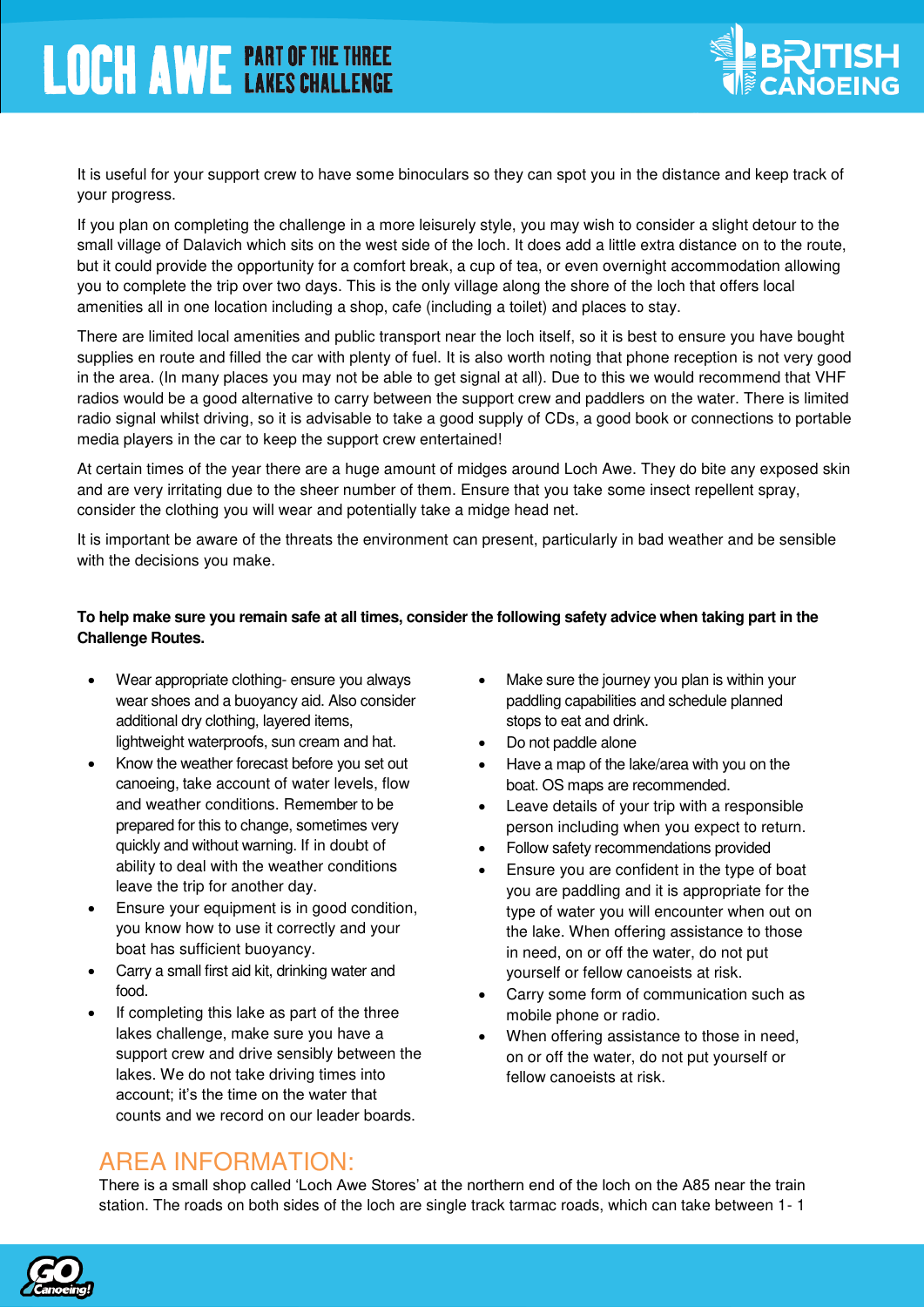

 $\frac{1}{2}$  hours to drive, end to end. The suggested route for the support crew to follow is the B840 which runs along the eastern side of the loch. This road follows the shoreline along the majority of the way, making the loch visible and allowing the support crew to easily track your progress on the water. There are a few places along the road which will provide your support crew with places to park close to the loch's edge so they can cheer you on or meet up with you to provide support, food, drink and dry clothes if needed. One stop can be found at just under 11miles and another at just under 16. The first stop is a small beach area and the second is a pier just past the hotel at South Port. Be aware that, depending on the line you paddle, these distances could be slightly different. Please be careful that your support crew do not block or misuse passing places whilst on this road.

#### **Loch Awe Safety Group**

[www.lapb.org.uk](http://www.lapb.org.uk/) 

#### **Loch Awe Safety Code of Practice**

www.lapb.org.uk/further\_info/LOCH\_AWE\_SAFETY\_CODE\_OF\_PRACTICE\_OCT\_2013.pdf

**Loch Awe Community website**  [www.loch-awe.com](http://www.loch-awe.com/) 

## PROTECTING THE ENVIRONMENT

Help minimise the spread of invasive aquatic species and disease by following the CHECK, CLEAN, DRY campaign before putting your canoe and equipment in and out of the water (some invasive species can survive in damp or wet conditions for five or six days on water recreation clothing and equipment).

- CHECK:Check all your equipment and clothing for living organisms and plant fragments. Pay particular attention to areas that are damp and hard to inspect.
- CLEAN:Clean and wash all equipment, clothing and footwear thoroughly, away from the water source. If you do come across any organisms, leave them at the water body where you found them.
- DRY: When practical, completely dry out all equipment and clothing before going to a new site. Dry all equipment and clothing - some species can live for many days in moist conditions. Dry your kit with towels. Make sure you don't transfer water elsewhere.